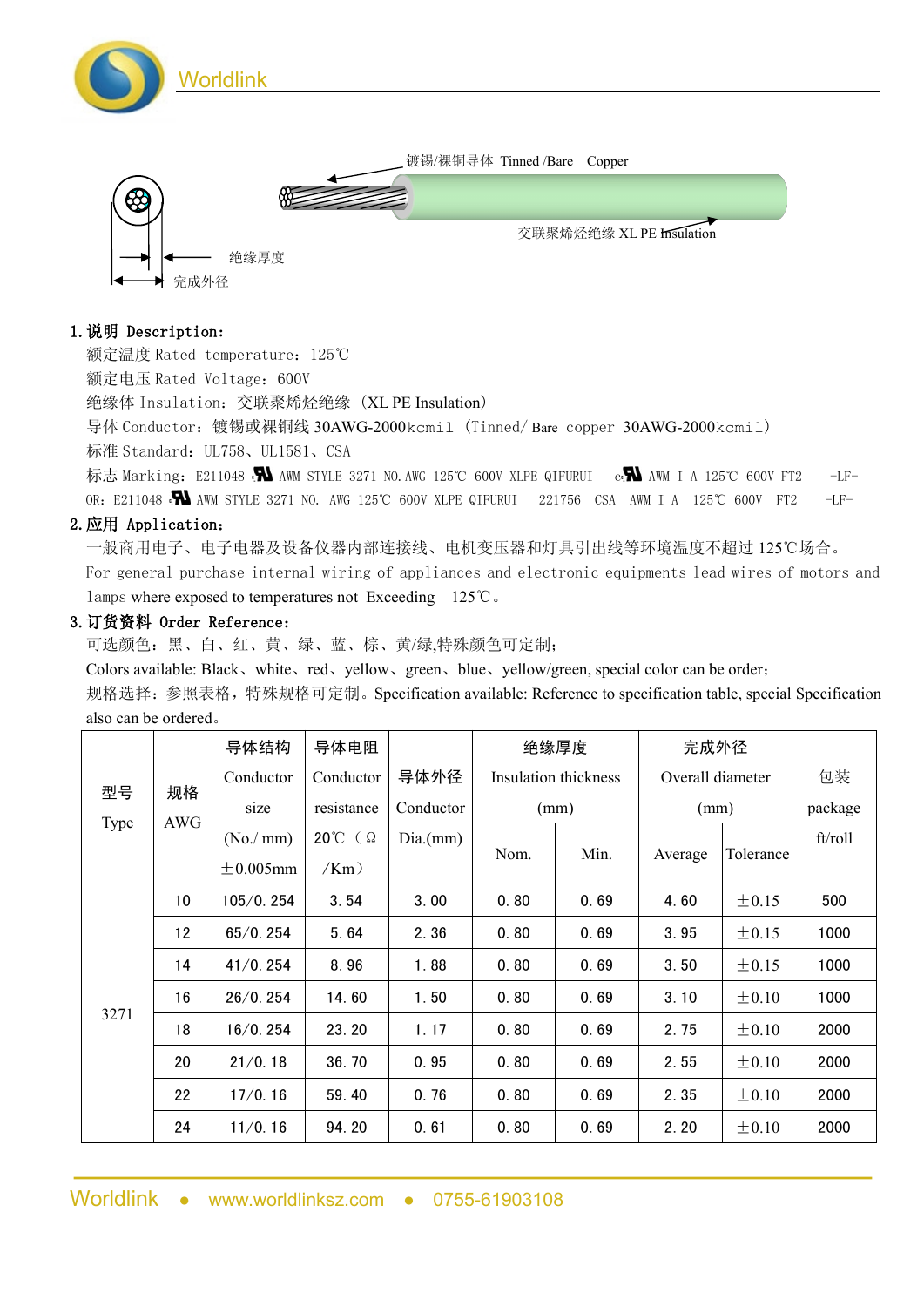

| 26 | 7/0.16         | 150.00 | 0.48 | 0.80 | 0.69 | 2.08  | $\pm 0.10$ | 2000 |
|----|----------------|--------|------|------|------|-------|------------|------|
| 28 | 127<br>$7/0$ . | 239.00 | 0.38 | 0.80 | 0.69 | l. 98 | $\pm 0.10$ | 2000 |
| 30 | 7/0.10         | 381.00 | 0.30 | 0.80 | 0.69 | 1.90  | $\pm 0.10$ | 2000 |

## **4.** 测试标准 **Test Standard**:**UL758/UL1581-2006**

| 电气性能 Electrical Properties:                                                          |                                                                                                                                                     |                                                                                                       |       |                                                                            |  |  |
|--------------------------------------------------------------------------------------|-----------------------------------------------------------------------------------------------------------------------------------------------------|-------------------------------------------------------------------------------------------------------|-------|----------------------------------------------------------------------------|--|--|
| 介电耐压测试<br>Dielectric Strength Test                                                   |                                                                                                                                                     | 测试时间 1 分钟, 2000V 电压不击穿<br>All specimen shall be withstand 2000V for 1 minute no breakdown             |       |                                                                            |  |  |
| 火花测试<br>Spark test                                                                   |                                                                                                                                                     | 测试时间 0.18 秒钟, 测试电压: 6000 V AC, 试验后不击穿<br>Test time 0.18 second, Test voltage: 6000 V AC, no breakdown |       |                                                                            |  |  |
| 物理性能 Physical performance                                                            |                                                                                                                                                     |                                                                                                       |       |                                                                            |  |  |
|                                                                                      | 老化前                                                                                                                                                 | 抗拉强度<br>Tensile strength                                                                              |       | $\geq$ 13.8 Mpa                                                            |  |  |
| 绝缘物理性能,<br>未老化和空气烘箱老化                                                                | Unaged                                                                                                                                              | 伸长率<br>Elongation percent                                                                             |       | ≥300 %                                                                     |  |  |
| Insulation<br>physical<br>Unaged<br>properties<br>$\cdot$<br>and after air oven aged | 老化条件: 158±2℃ 7天<br>Aged in a full draft                                                                                                             | 抗拉强度<br>Tensile strength                                                                              |       | 老化前值的 80%<br>minimum percent of unaged<br>values 80%                       |  |  |
|                                                                                      | circulation air oven for<br>$158 \pm 2^{\circ}$ C 168 Hours                                                                                         | 伸长率<br>Elongation percent                                                                             |       | 老化前值的 80%<br>minimum percent of unaged<br>values 80%                       |  |  |
| 热冲击试验<br>Heat shock test                                                             | 烘箱老化 158±1℃/1 小时<br>Oven temperature $158 \pm 1^{\circ}$ C<br>$/1$ hrs                                                                              | 绝缘不开裂<br>surface                                                                                      |       | The sample shall not show any crack on the                                 |  |  |
| 热变形试验<br>Deformation test                                                            | 烘箱老化 121±1℃/1 小时,<br>Oven temperature $121 \pm 1$ °C<br>$/1$ hrs                                                                                    | 绝缘厚度减少率不超过 50%<br>more than 50%                                                                       |       | The thickness of insulation shall not decrease                             |  |  |
| 冷弯曲试验<br>Cold bend test                                                              | -10±2℃低温处理 4 小时, 试棒直径为电线<br>直径的 2 倍 (0D×2), 卷绕 6 圈。<br>Refrigerator temperature $-10 \pm 2$ °C /4<br>hrs, mandrel diameter $0D \times 2$ , 6 turns. |                                                                                                       | 绝缘不开裂 | The sample shall not show any crack<br>on the surface                      |  |  |
| 燃烧试验                                                                                 | FT2 燃烧试验                                                                                                                                            |                                                                                                       |       | 不沿其长度传播火焰, 不向附近的可燃物质传播火焰<br>Shall not convey flame along its length, shall |  |  |
| Flame test                                                                           | FT2 Flame test                                                                                                                                      | not convey flame to combustible materials in its<br>vicinity                                          |       |                                                                            |  |  |
| 有害物质检测 Hazardous Material test                                                       |                                                                                                                                                     |                                                                                                       |       |                                                                            |  |  |